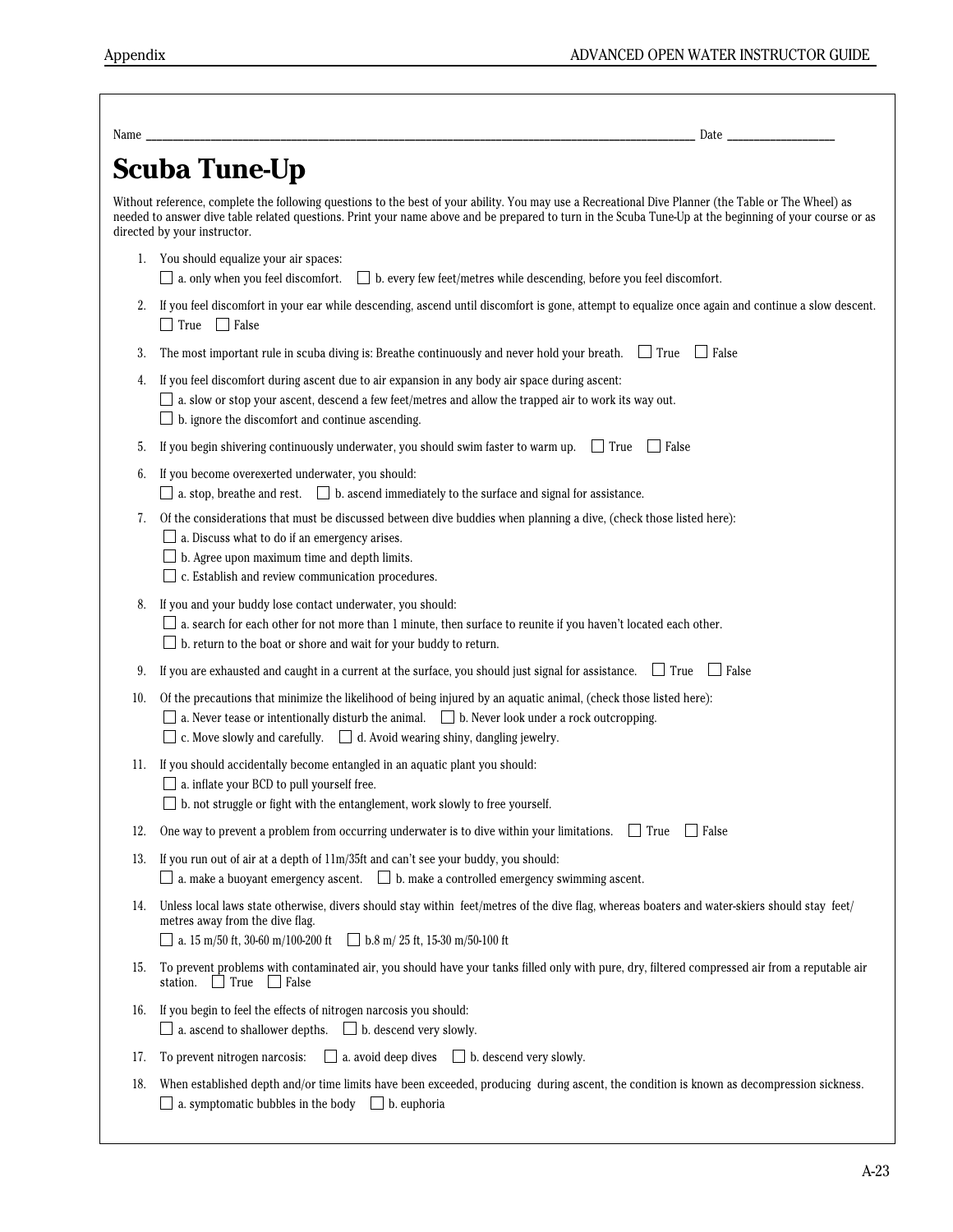|     | Student Statement: I have had explained to me and I understand the questions I missed.                                                                                                                                                                                                                          |
|-----|-----------------------------------------------------------------------------------------------------------------------------------------------------------------------------------------------------------------------------------------------------------------------------------------------------------------|
| 34. | In cold water or under strenuous conditions, plan your dive as though the depth is feet/metres deeper than actual:<br>$\Box$ a. 5 m/15 ft $\Box$ b. 4 m/10 ft                                                                                                                                                   |
| 33. | If you accidentally exceed a no-decompression limit by more than 5 minutes, you should slowly ascend to $5 \text{ m}/15$ ft and remain there for<br>no less than 15 minutes, air supply permitting. True False                                                                                                  |
| 32. | If you accidentally exceed a no-decompression limit by less than 5 minutes, you should:<br>$\Box$ a. slowly ascend to 5 m/15 ft, remain there for 8 minutes prior to surfacing and discontinue diving for 6 hours.<br>$\Box$ b. ascend directly to the surface at a rate of 18 m/60 ft per minute.              |
| 31. | (Check all appropriate responses.) Always make a safety stop if:<br>$\Box$ a. your dive has been to 30 m/100 ft or deeper.<br>$\Box$ b. your dive was conducted in low-visibility water.<br>$\Box$ c. your pressure group at the end of the dive is within three pressure groups of the no-decompression limit. |
| 30. | A safety stop is a delay in ascent at feet/metres for minutes. $\Box$ a. 5 m/15 ft, 3 $\Box$ b. 3 m/10 ft, 5                                                                                                                                                                                                    |
| 29. | Indicate the final pressure group upon surfacing from the second dive. First dive: 17 m/ 55 ft for 50 mins; surface interval: 24 mins. Second<br>dive: 16 m/50 ft for 30 mins.<br>$\Box$ a. Pressure group W. $\Box$ b. Pressure group T. $\Box$ c. Pressure group X. $\Box$ d. Pressure group U.               |
|     | $\Box$ a. Pressure group R. $\Box$ b. Pressure group P. $\Box$ c. Pressure group S. $\Box$ d. Pressure group T.                                                                                                                                                                                                 |
| 28. | Indicate the final pressure group upon surfacing from the second dive. First dive: 18 m/60 ft for 30 mins; surface interval: 30 mins. Second<br>dive: $16 \text{ m}/50$ ft for $30 \text{ mins}$ .                                                                                                              |
| 27. | If you are planning three or more dives in one day and your ending pressure group after the second dive is a Y, you should wait a<br>minimum of ________ hour(s) between all subsequent dives. $\Box$ a. 1 $\Box$ b. 3                                                                                          |
| 26. | Bottom time is calculated<br>$\Box$ a. from the beginning of descent until you leave the bottom for a direct ascent to the surface.<br>$\Box$ b. from the time you reach the bottom until you leave the bottom.                                                                                                 |
| 25. | After a repetitive dive, your nitrogen level has risen, and the extra nitrogen absorbed on the repetitive dive has been added to the excess<br>nitrogen still in your body from the first dive. $\Box$ True $\Box$ False                                                                                        |
| 24. | No-decompression diving means:<br>$\Box$ a. that you will never run out of air at depth.<br>$\Box$ b. that while staying within the limits of the tables, you may ascend directly to the surface at any time during the dive without<br>significant risk of decompression sickness.                             |
| 23. | The maximum limits on dive tables should be avoided:<br>$\Box$ a. so that you don't run out of air.<br>$\Box$ b. at all times, especially when contributing factors (vigorous exercise, cold, older age, etc.) are present.                                                                                     |
| 22. | Dive tables are primarily used:<br>a. to gauge how much excess nitrogen you have in your body, so you can determine your maximum safe time and depth limits.<br>$\Box$ b. to calculate your rate of air consumption for a dive at a given depth and time.                                                       |
| 21. | The first-aid procedures for assisting someone with decompression sickness are prevention and treatment for shock, administration of<br>oxygen and, if necessary, CPR. $\Box$ True $\Box$ False                                                                                                                 |
| 20. | A diver suspected of having decompression sickness should:<br>$\Box$ a. wait at least 6 hours before diving again.<br>$\Box$ b. discontinue diving, immediately seek medical attention and consult a diving physician.                                                                                          |
| 19. | Of the signs and symptoms associated with cases of decompression sickness, (check those listed here):<br>$\Box$ a. Numbness or tingling $\Box$ b. Bloodshot eyes $\Box$ c. Joint and limb pain                                                                                                                  |